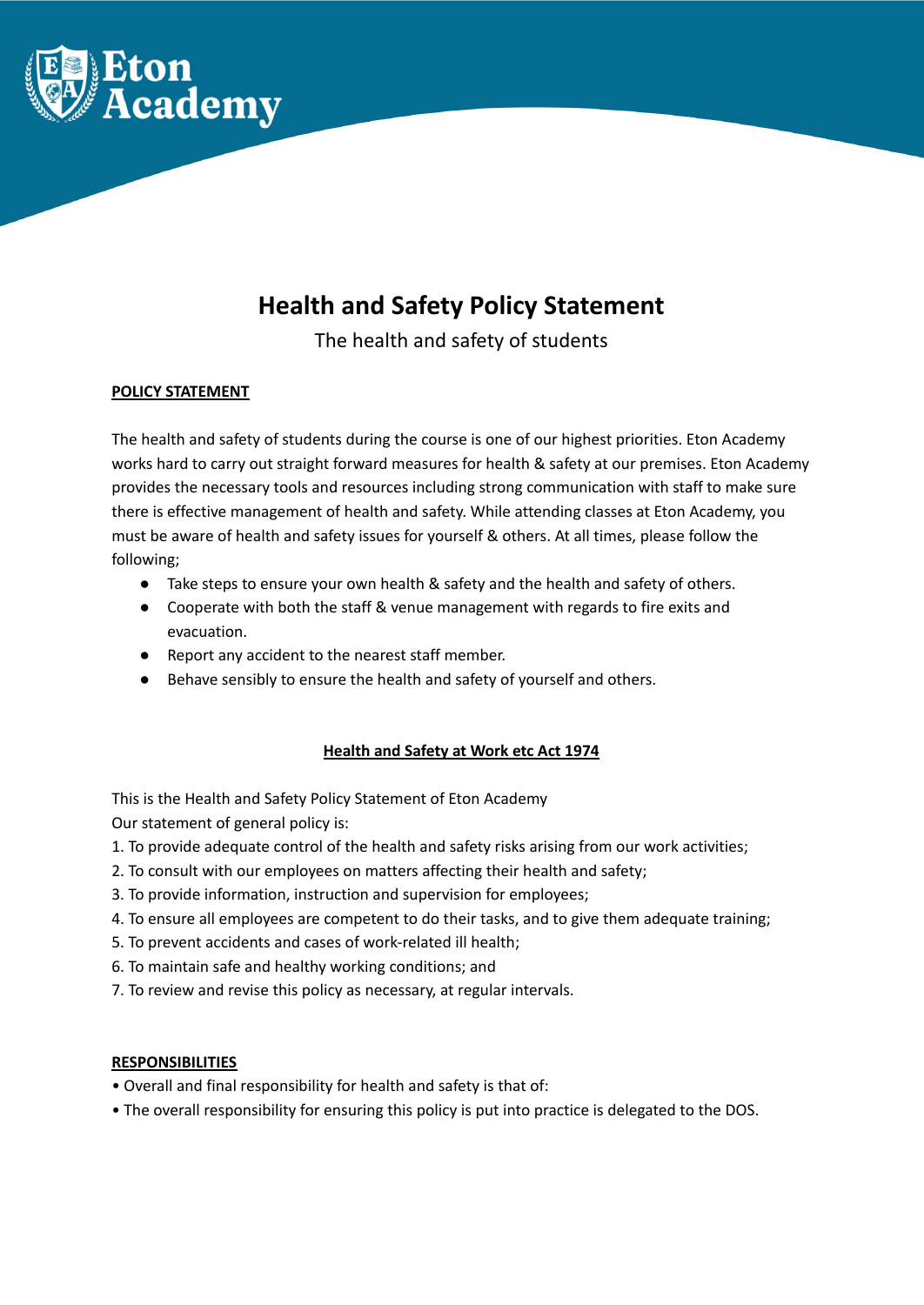

• To ensure health and safety standards are maintained/improved, the following people have responsibility in the following areas:

| <b>RESPONSIBILITY</b>     | <b>NAME</b>             |
|---------------------------|-------------------------|
| Health and Safety Officer | Dr Gabrielle Hargreaves |
| <b>First Aiders</b>       | Paul Woodcock           |
| <b>Fire Marshalls</b>     | Paul Woodcock           |

All employees have to:

- Co-operate with each other on health and safety matters;
- Not interfere with anything provided to safeguard their health and safety;
- Take reasonable care of their own health and safety;
- Report all health and safety concerns to the appropriate person named above.

### HEALTH AND SAFETY RISKS ARISING FROM OUR WORK ACTIVITIES

• Risk assessments will be undertaken by Mark Harrington who will then undertake the required action to remove/control the risks.

• Assessments will be reviewed every 6 months.

### CONSULTATION WITH EMPLOYEES

The Health and Safety Officer will consult with staff, as and when necessary, regarding any health and safety issues.

### INFORMATION, INSTRUCTION AND SUPERVISION

- The Health and Safety poster is displayed in the reception area.
- Health and safety advice is available from the Health and Safety Officer.
- The Health and Safety Officer is responsible for ensuring that employees working offsite are given relevant health and safety information.

### COMPETENCY FOR TASKS AND TRAINING

• New staff will be shown fire exits, extinguishers and given details of the evacuation procedure by the Fire Marshals.